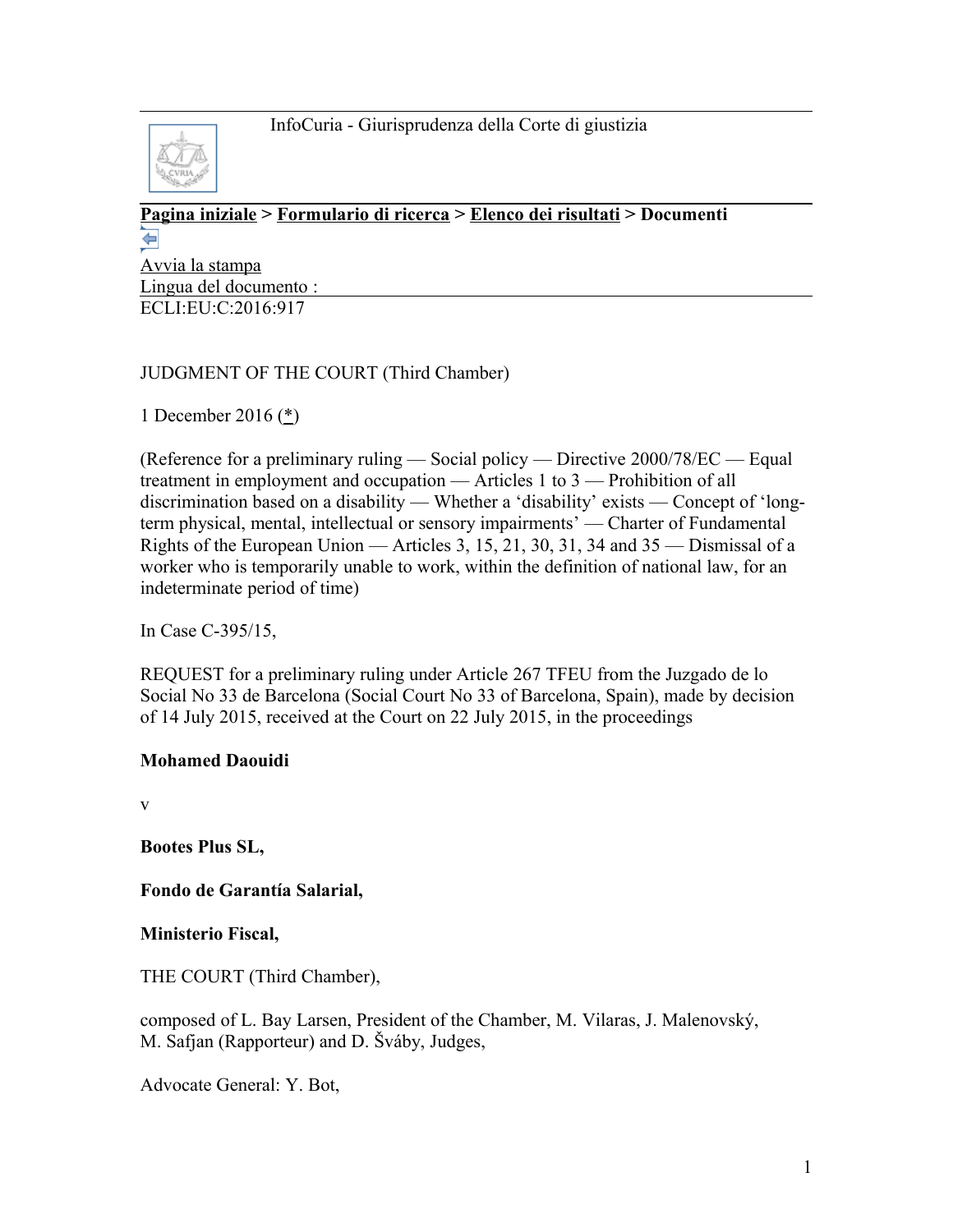Registrar: A. Calot Escobar,

having regard to the written procedure,

after considering the observations submitted on behalf of:

– Mr Daouidi, by G. Pérez Palomares, abogado,

– the Ministerio Fiscal, by A.C. Andrade Ortiz,

– the Spanish Government, by A. Gavela Llopis, acting as Agent,

– the French Government, by G. de Bergues, D. Colas and R. Coesme, acting as Agents,

– the European Commission, by D. Martin and N. Ruiz García, acting as Agents,

after hearing the Opinion of the Advocate General at the sitting on 26 May 2016,

gives the following

### **Judgment**

1 This request for a preliminary ruling concerns the interpretation of Articles 3, 15, 21(1), 30, 31, 34(1) and 35 of the Charter of Fundamental Rights of the European Union ('the Charter'), as well as of Articles 1 to 3 of Council Directive 2000/78/EC of 27 November 2000 establishing a general framework for equal treatment in employment and occupation (OJ 2000 L 303, p. 16).

2 The request has been made in proceedings between Mr Mohamed Daouidi, on the one hand, and Bootes Plus SL, the Fondo de Garantía Salarial (Wages Guarantee Fund, Spain) and the Ministerio Fiscal (Public Prosecutor, Spain), on the other, concerning the dismissal of Mr Daouidi which occurred while he was temporarily unable to work, as defined in national law, for an indeterminate period of time.

## **Legal context**

#### *International law*

3 The United Nations Convention on the Rights of Persons with Disabilities, which was approved on behalf of the European Community by Council Decision 2010/48/EC of 26 November 2009 (OJ 2010 L 23, p. 35), ('the UN Convention') states, in recital (e) of its preamble: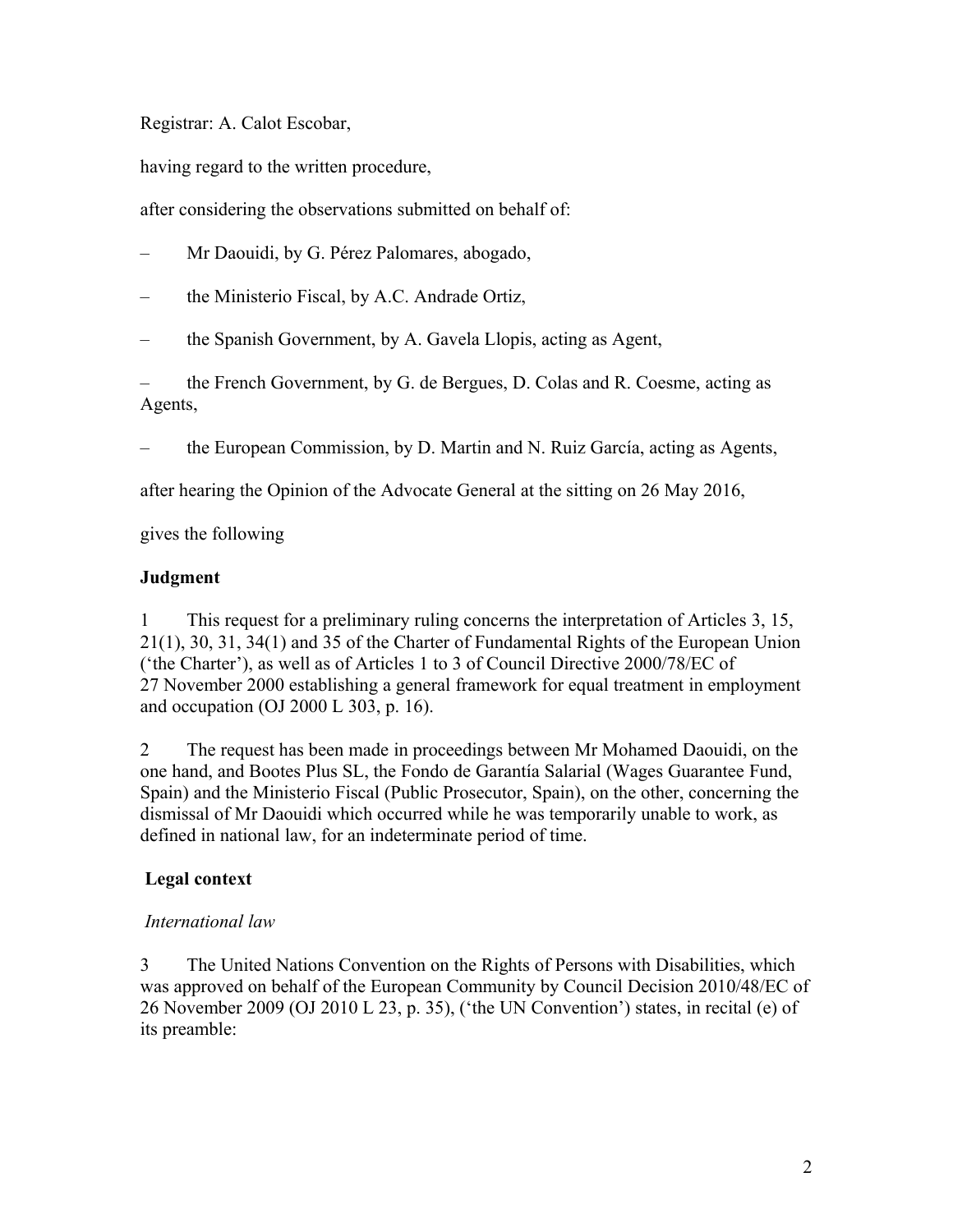'Recognising that disability is an evolving concept and that disability results from the interaction between persons with impairments and attitudinal and environmental barriers that hinders their full and effective participation in society on an equal basis with others'.

4 Under Article 1 of that convention, entitled 'Purpose':

'The purpose of the present Convention is to promote, protect and ensure the full and equal enjoyment of all human rights and fundamental freedoms by all persons with disabilities, and to promote respect for their inherent dignity.

Persons with disabilities include those who have long-term physical, mental, intellectual or sensory impairments which in interaction with various barriers may hinder their full and effective participation in society on an equal basis with others.'

5 Article 2 of that convention, entitled 'Definitions', states, in its third paragraph:

'"Discrimination on the basis of disability" means any distinction, exclusion or restriction on the basis of disability which has the purpose or effect of impairing or nullifying the recognition, enjoyment or exercise, on an equal basis with others, of all human rights and fundamental freedoms in the political, economic, social, cultural, civil or any other field. It includes all forms of discrimination, including denial of reasonable accommodation'.

# *EU law*

6 According to recitals 11, 12, 15 and 31 of Directive 2000/78:

'(11) Discrimination based on religion or belief, disability, age or sexual orientation may undermine the achievement of the objectives of the EC Treaty, in particular the attainment of a high level of employment and social protection, raising the standard of living and the quality of life, economic and social cohesion and solidarity, and the free movement of persons.

(12) To this end, any direct or indirect discrimination based on religion or belief, disability, age or sexual orientation as regards the areas covered by this Directive should be prohibited throughout the Community. …

#### …

(15) The appreciation of the facts from which it may be inferred that there has been direct or indirect discrimination is a matter for national judicial or other competent bodies, in accordance with rules of national law or practice. Such rules may provide, in particular, for indirect discrimination to be established by any means including on the basis of statistical evidence.

…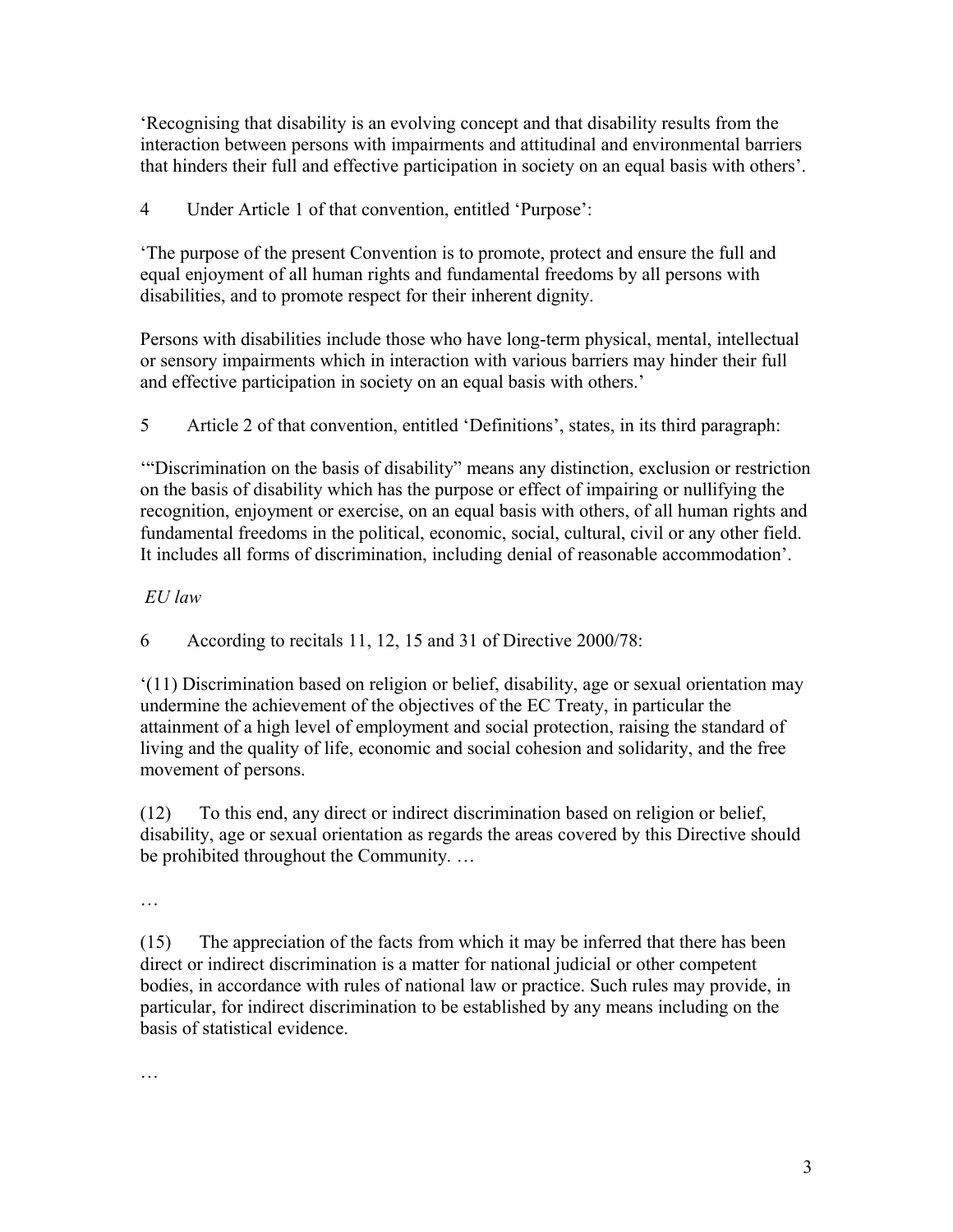(31) The rules on the burden of proof must be adapted when there is a prima facie case of discrimination and, for the principle of equal treatment to be applied effectively, the burden of proof must shift back to the respondent when evidence of such discrimination is brought. However, it is not for the respondent to prove that the plaintiff adheres to a particular religion or belief, has a particular disability, is of a particular age or has a particular sexual orientation.'

7 Article 1 of that directive, entitled 'Purpose', states:

'The purpose of this Directive is to lay down a general framework for combating discrimination on the grounds of religion or belief, disability, age or sexual orientation as regards employment and occupation, with a view to putting into effect in the Member States the principle of equal treatment.'

8 Article 2 of that directive, entitled 'Concept of discrimination', provides, in paragraphs 1 and 2:

'1. For the purposes of this Directive, the "principle of equal treatment" shall mean that there shall be no direct or indirect discrimination on any of the grounds referred to in Article 1.

2. For the purposes of paragraph 1:

(a) direct discrimination shall be taken to occur where one person is treated less favourably than another is, has been or would be treated in a comparable situation, on any of the grounds referred to in Article 1;

(b) indirect discrimination shall be taken to occur where an apparently neutral provision, criterion or practice would put persons having a particular religion or belief, a particular disability, a particular age, or a particular sexual orientation at a particular disadvantage compared with other persons unless:

(i) that provision, criterion or practice is objectively justified by a legitimate aim and the means of achieving that aim are appropriate and necessary, or

(ii) as regards persons with a particular disability, the employer or any person or organisation to whom this Directive applies, is obliged, under national legislation, to take appropriate measures in line with the principles contained in Article 5 in order to eliminate disadvantages entailed by such provision, criterion or practice.'

9 Article 3 of that directive, entitled 'Scope', provides, in paragraph 1(c):

'Within the limits of the areas of competence conferred on the Community, this Directive shall apply to all persons, as regards both the public and private sectors, including public bodies, in relation to: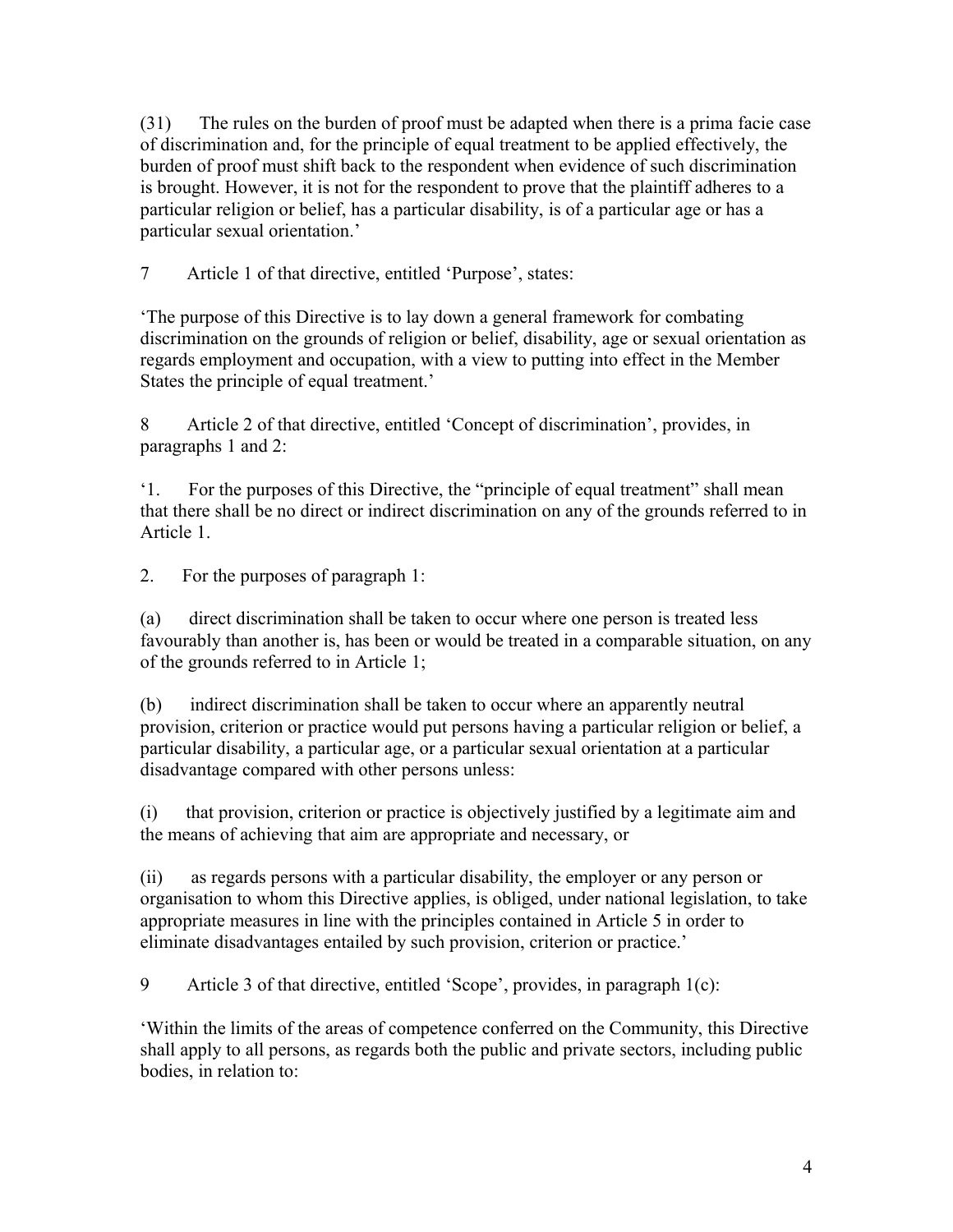…

(c) employment and working conditions, including dismissals and pay'.

10 Article 10 of Directive 2000/78, entitled 'Burden of proof', provides, in paragraphs 1, 2 and 5:

'1. Member States shall take such measures as are necessary, in accordance with their national judicial systems, to ensure that, when persons who consider themselves wronged because the principle of equal treatment has not been applied to them establish, before a court or other competent authority, facts from which it may be presumed that there has been direct or indirect discrimination, it shall be for the respondent to prove that there has been no breach of the principle of equal treatment.

2. Paragraph 1 shall not prevent Member States from introducing rules of evidence which are more favourable to plaintiffs.

…

5. Member States need not apply paragraph 1 to proceedings in which it is for the court or competent body to investigate the facts of the case.'

#### *Spanish law*

11 Article 9(2) of the Constitution states:

'It is the responsibility of the public authorities to promote conditions ensuring that freedom and equality of individuals and of the groups to which they belong are real and effective, to remove the obstacles preventing or hindering their full enjoyment, and to facilitate the participation of all citizens in political, economic, cultural and social life.'

12 Article 14 of the Constitution provides:

'Spaniards are equal before the law and may not in any way be discriminated against on account of birth, race, sex, religion, opinion or any other personal or social condition or circumstance.'

13 Article 15 of the Constitution provides:

'Everyone has the right to life and to physical and moral integrity, and under no circumstances may be subjected to torture or to inhuman or degrading punishment or treatment. The death penalty is hereby abolished, except as provided for by military criminal law in times of war.'

14 Article 55 of Real Decreto Legislativo 1/1995, por el que se aprueba el texto refundido de la Ley del Estatuto de los Trabajadores (Royal Legislative Decree 1/1995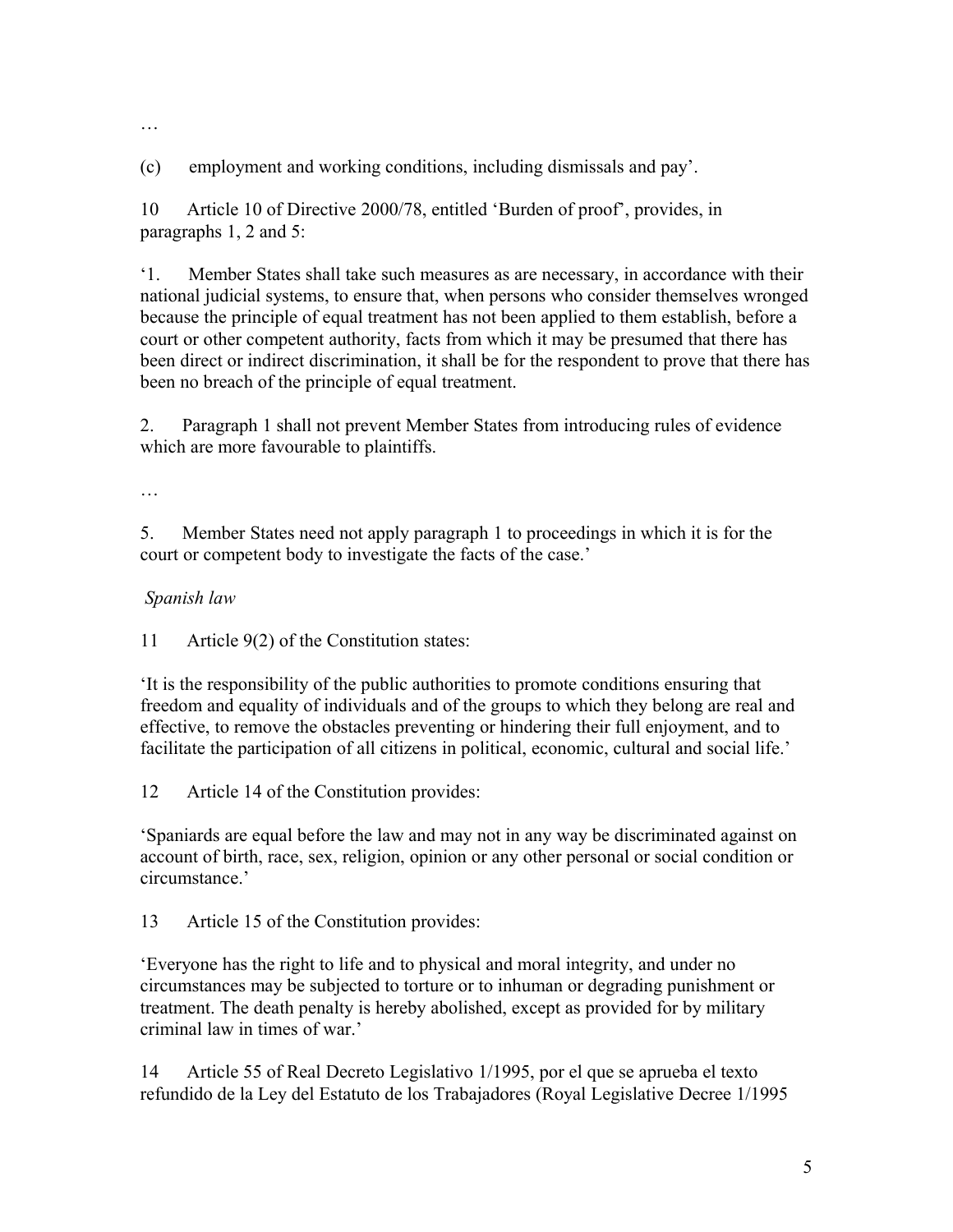approving the consolidated text of the Law on the Workers' Statute) of 24 March 1995 (BOE No 75 of 29 March 1995, p. 9654), in its version applicable at the time of the facts in the main proceedings ('the Workers' Statute'), is worded as follows, in paragraphs 3 to 6:

'3. Dismissals shall be classified as fair, unfair or null and void.

4. A dismissal shall be regarded as fair when the failure to perform duties alleged by the employer in the letter of notice is proved. If that is not the case, or if its form does not satisfy the requirements under paragraph 1 of the present article, the dismissal shall be considered unfair.

5. Any dismissal on one of the grounds of discrimination prohibited by the Constitution or by law or occurring in breach of the fundamental rights and public freedoms of workers shall be void. …

6. Nullity of a dismissal shall entail the immediate reinstatement of the worker, with payment of unpaid wages or salary.'

15 Article 56(1) of that statute reads:

'Where a dismissal is declared to be unfair, the employer, within five days of notice of the judgment being served, may choose either to reinstate the worker or to pay compensation equivalent to 33 days' remuneration per year of service, periods shorter than a year being calculated pro rata on a monthly basis up to a maximum of 24 monthly payments. The option of compensation shall give rise to termination of the employment contract, which shall be deemed to have been effected on the date of actual cessation of work.'

16 Article 96(1) of Ley 36/2011, reguladora de la jurisdicción social (Law 36/2011 governing social jurisdiction) of 10 October 2011 (BOE No 245 of 11 October 2011, p. 106584) states:

'In proceedings in which the applicant's allegations give rise to an inference that there are substantiated indicia of discrimination on grounds of sex, sexual orientation or identity, racial or ethnic origin, religion or beliefs, lack of capacity, age, harassment and in any other case of infringement of a fundamental right or public freedom, the defendant shall be required to produce objective, reasonable and adequately proved justification for the measures adopted and for their proportionality.'

17 Article 108(1) and (2) of that law provides:

'1. In the operative part of the judgment, the court shall classify the dismissal as fair, unfair or null and void.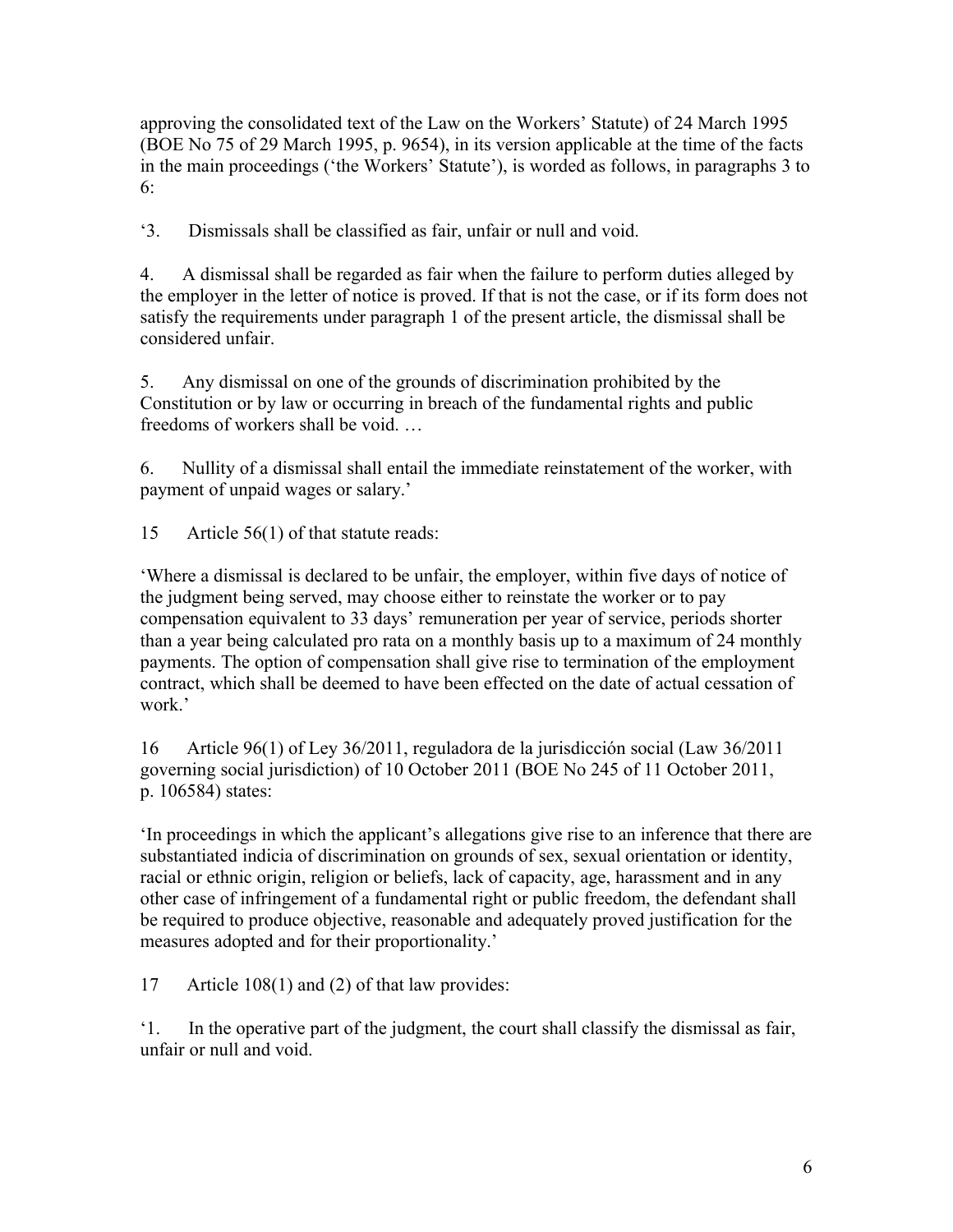It shall be classified as fair when the failure to perform duties alleged by the employer in the letter of notice is proved. If it is not proved, or if the formal requirements under Article 55(1) of [the Worker's Statute] have not been complied with, the dismissal shall be classified as unfair.

…

2. Any dismissal on one of the grounds of discrimination prohibited by the Constitution or by law or occurring in breach of the fundamental rights and public freedoms of workers shall be void.

…'

18 Article 110(1) of that law is worded as follows:

'If the dismissal is declared unfair, the employer shall be ordered to reinstate the worker on the same conditions as obtained before the dismissal, and to pay the wages for the period between dismissal and the disposal of proceedings challenging that dismissal referred to in Article 56(2) of [the Worker's Statute] or, if the worker so chooses, to pay him compensation, the amount of which shall be determined in accordance with Article 56(1) [of the Worker's Statute] ...'

19 Article 113 of that law reads:

'If a dismissal is declared null and void, an order shall be made for the immediate reinstatement of the worker and for payment of the wages outstanding. …'

20 Article 181(2) of Law 36/2011 provides:

'In the course of the proceedings, once it is established that there is evidence of infringement of a fundamental right or public freedom, it shall be incumbent upon the defendant to produce objective, reasonable and sufficiently substantiated reasons for the measures adopted and the proportionality thereof.'

21 Article 2 of Real Decreto Legislativo 1/2013, por el que se aprueba el Texto Refundido de la Ley General de derechos de las personas con discapacidad y de su inclusión social (Royal Legislative Decree 1/2013 on the rights of persons with disabilities and their social inclusion) of 29 November 2013 (BOE No 289 of 3 December 2013, p. 95635) contains the following definitions:

 $\dddot{\bullet}$ ...

(a) "Disability" refers to the situation of persons with long-term impairments which, in interaction with various barriers, may hinder their full and effective participation in society on an equal basis with others.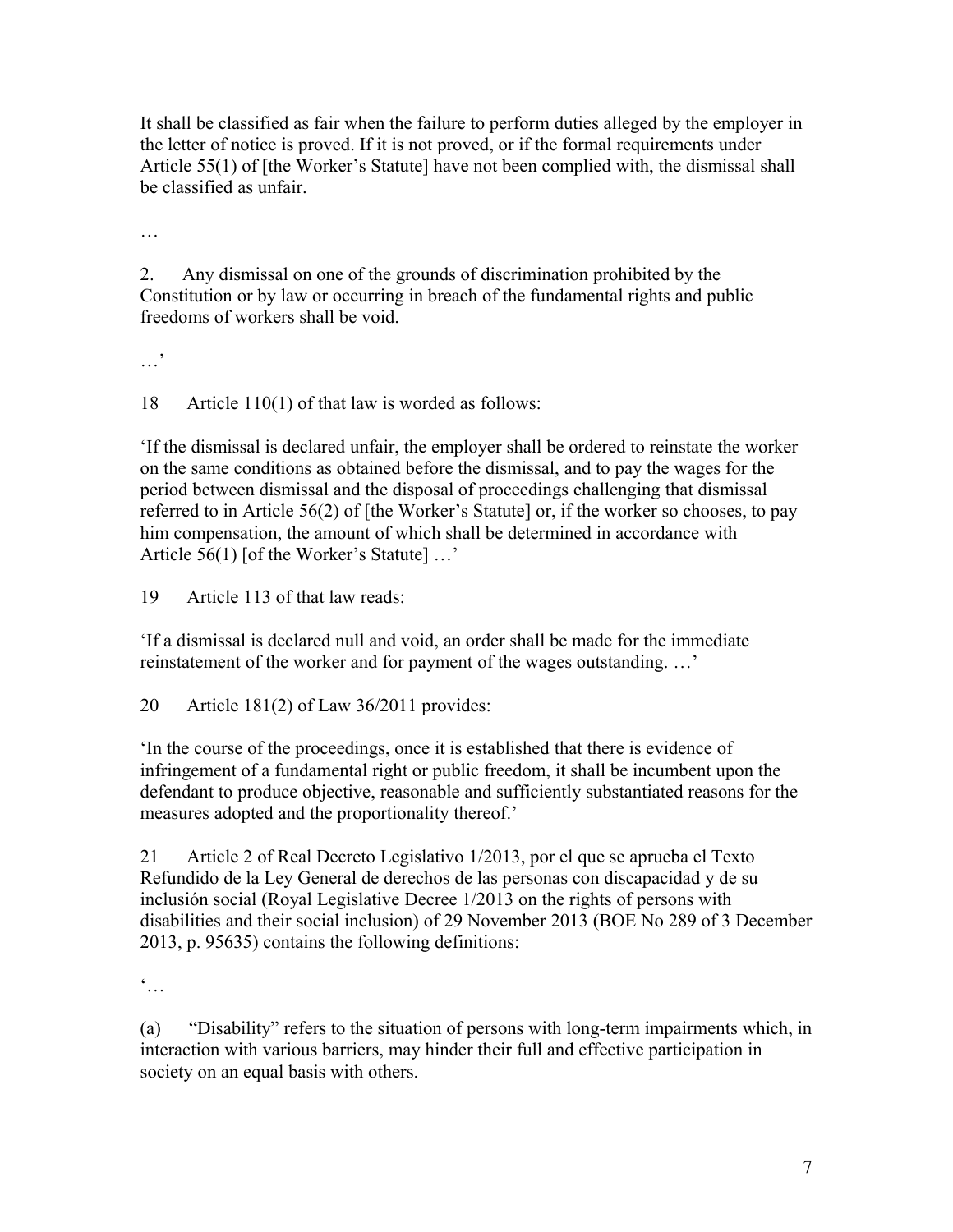(c) "Direct discrimination" refers to a situation in which a person with a disability finds himself or herself being treated less favourably than another person in a comparable situation, on grounds of, or as a result of, his or her disability.

(d) "Indirect discrimination" exists if a statutory or regulatory provision, a clause in an agreement or contract, an individual agreement, a unilateral decision, a criterion or practice, or an environment, product or service, ostensibly neutral, is liable to give rise to a particular disadvantage for one person in comparison with another on grounds of, or by reason of, disability, on condition that, objectively, it does not satisfy a legitimate objective and the means of achieving that objective are not appropriate and necessary.

…'

#### **The dispute in the main proceedings and the questions referred for a preliminary ruling**

22 On 17 April 2014, Mr Daouidi was employed by Bootes Plus to work as a kitchen assistant in one of the restaurants in a hotel located in Barcelona (Spain).

23 To that end, Mr Daouidi and Bootes Plus entered into a contract of occasional employment on a contingent basis, determined by reference to an increase in work in the restaurant, for a period of three months for 20 hours per week. That contract laid down a probationary period of 30 days. On 1 July 2014, Mr Daouidi and Bootes Plus agreed to convert that part-time employment contract into a full-time contract for 40 hours per week.

24 On 15 July 2014, Mr Daouidi's contract was extended by 9 months and the termination date was set as 16 April 2015. The kitchen chef, who gave an opinion in favour of that extension, also approved the conversion of the part-time contract into a full-time contract.

25 On 3 October 2014, Mr Daouidi slipped on the kitchen floor of the restaurant in which he worked and dislocated his left elbow, which had to be put in plaster. On the same date, Mr Daouidi commenced the procedure to have his temporary incapacity for work recognised.

26 Two weeks after that work accident, the kitchen chef contacted Mr Daouidi to ask about his state of health and to express his concern as to how long the situation might continue. Mr Daouidi replied that he could not return to work immediately.

27 On 26 November 2014, while he was still temporarily unable to work, Mr Daouidi received a notice of disciplinary dismissal from Bootes Plus, worded as follows: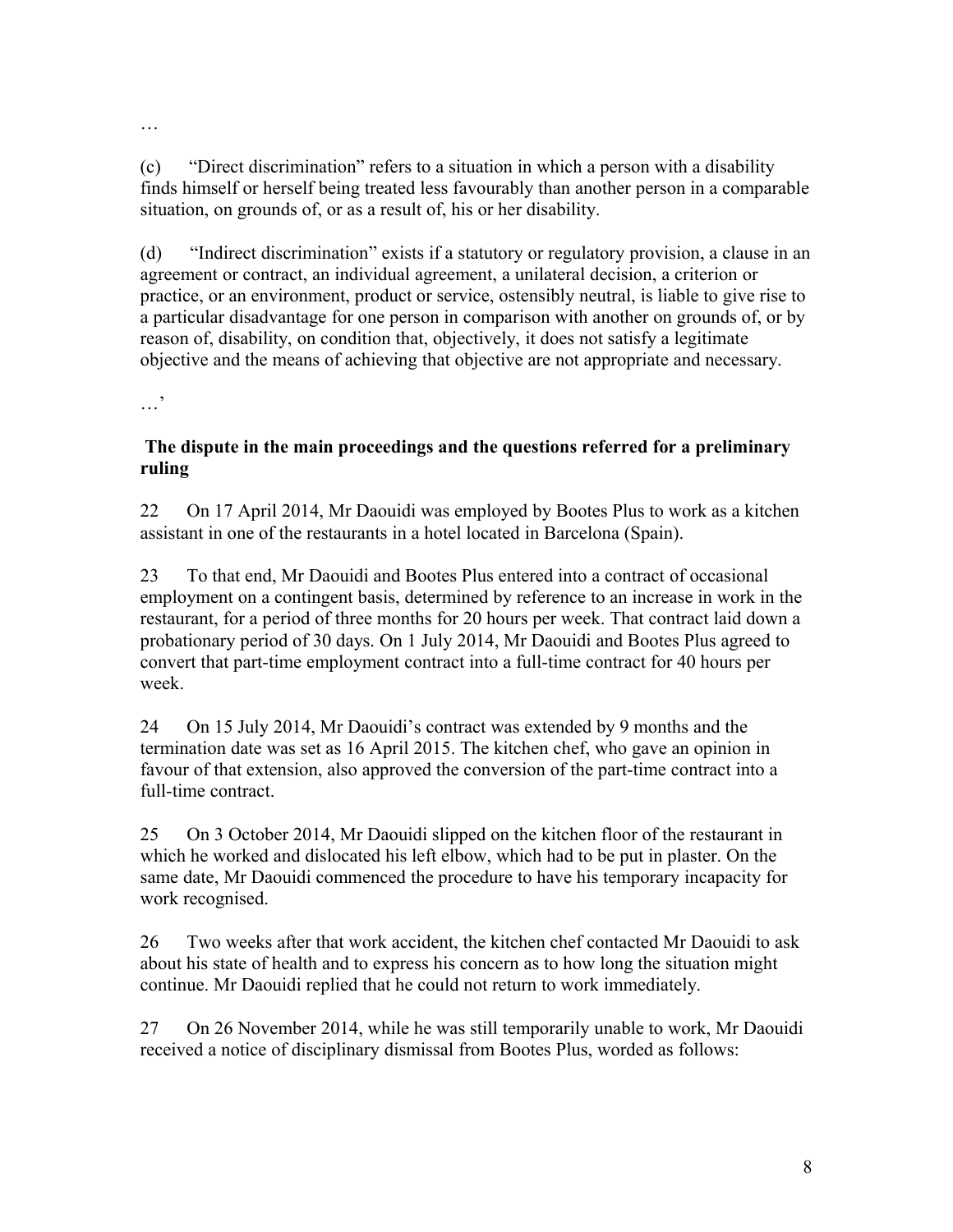'We regret to inform you that we have taken a decision to terminate the employment relationship between you and this undertaking: you are dismissed immediately as from today. The reason for this decision is that you did not meet the expectations of the undertaking or perform at the level the undertaking considers appropriate or suitable for the discharge of your duties in the workplace. The facts set out are subject to the penalty of dismissal in accordance with [the Worker's Statute].'

28 On 23 December 2014, Mr Daouidi brought an action before the Juzgado de lo Social No 33 de Barcelona (Social Court No 33, Barcelona, Spain) seeking, primarily, a declaration that his dismissal was null and void, within the meaning of Article 108(2) of Law 36/2011.

29 In that regard, Mr Daouidi submitted, first, that the dismissal infringed his fundamental right to physical integrity, as enshrined in Article 15 of the Constitution, in particular since the restaurant manager had asked him to return to work on the weekend of 17 to 19 October 2014, which he was not in a position to do. Second, he submitted, that dismissal was discriminatory on the ground that the real reason behind it was his being temporarily unable to work as a result of his work accident and that, in particular, he was therefore covered by the concept of 'disability', within the meaning of Directive 2000/78 and the judgment of 11 April 2013, *HK Danmark* (C-335/11 and C-337/11, EU:C:2013:222).

30 In the alternative, Mr Daouidi asked that court to declare his dismissal 'unfair' within the meaning of Article 108(1) of Law 36/2011.

31 The referring court points out that there is sufficient evidence on which to take the view that, although Mr Daouidi's dismissal has the appearance and form of a dismissal on disciplinary grounds, the true reason for the dismissal was his temporary inability to work for an indeterminate period of time as a result of the accident that he had suffered at work.

32 According to that court, it is clear from the case-law of the Tribunal Superior de Justicia de Cataluña (Higher Court of Justice of Catalonia, Spain), the Tribunal Supremo (Supreme Court, Spain) and the Tribunal Constitucional (Constitutional Court, Spain) that dismissal on grounds of illness or of temporary disability resulting from an accident at work is not considered to be discriminatory, with the result that that dismissal cannot be considered 'void' within the meaning of Article 108(2) of Law 36/2011.

33 However, the referring court is unsure whether such a dismissal is not contrary to EU law in that it might constitute an infringement of the principle of non-discrimination, of the right to protection against unjustified dismissal, of the right to fair and just working conditions, of the entitlement to social security benefits and social services, and of the right to health protection, enshrined respectively in Articles 21(1), 30, 31, 34(1) and 35 of the Charter.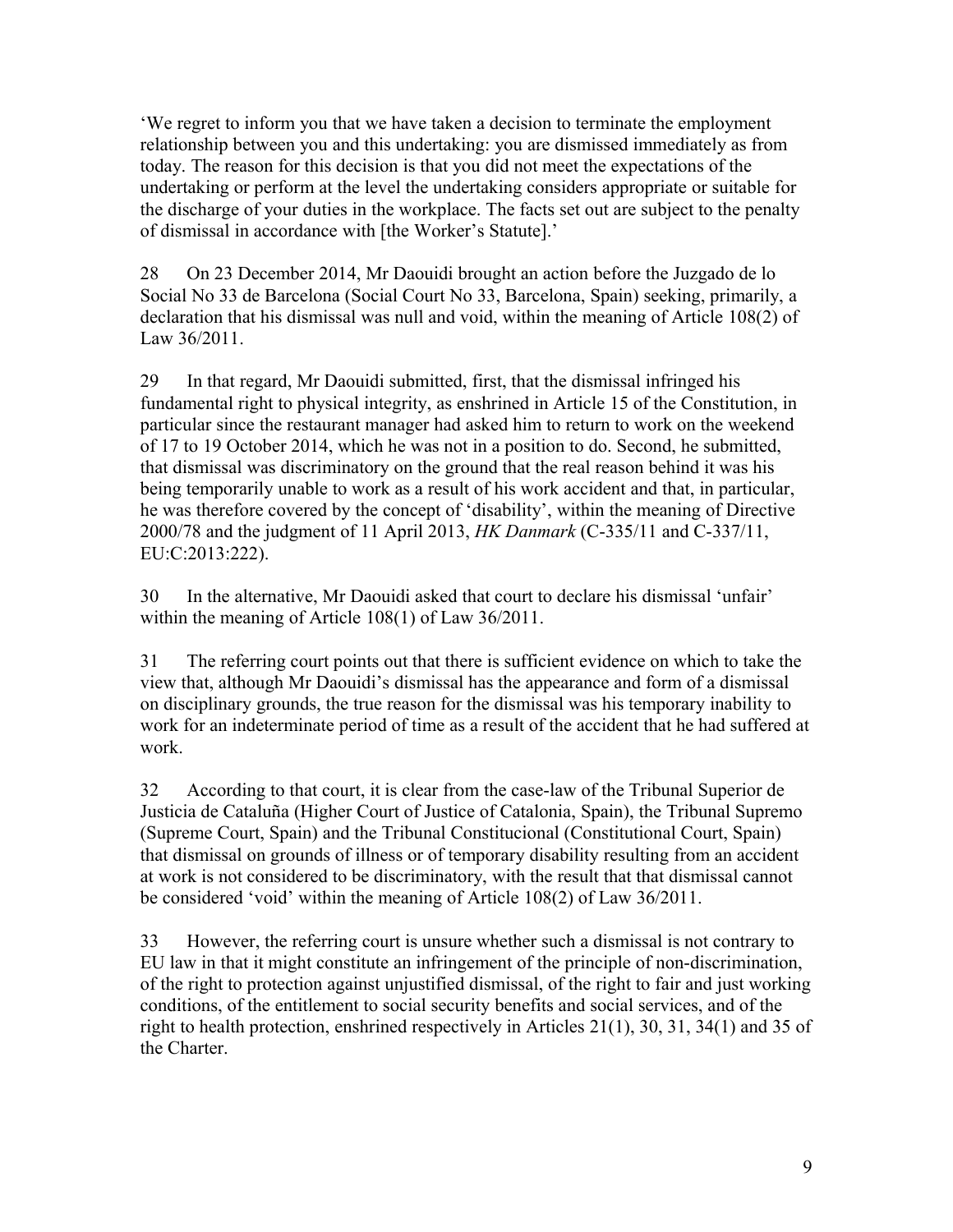34 Moreover, the referring court raises the question as to whether, in the dispute in the main proceedings, there is discrimination based on 'disability', within the meaning of Directive 2000/78. First of all, the limitation from which Mr Daouidi has suffered since he dislocated his elbow is evident. In that regard, that court specifies that, at the time of the hearing before it in the case in the main proceedings, namely about six months after Mr Daouidi's accident at work, his left elbow was still in plaster. Furthermore, Mr Daouidi's employer took the view that his incapacity for work had continued for too long and was incompatible with the employer's interests, with the consequence that the requirement relating to the 'long-term' nature of the limitation was satisfied. Finally, that dismissal decision prevented Mr Daouidi's full and effective participation in working life in the same way as other workers.

35 In the event that Mr Daouidi's dismissal was carried out in breach of the fundamental rights enshrined in EU law, the dismissal must be declared to be null and void, and not merely unfair.

36 In those circumstances the Juzgado de lo Social No 33 de Barcelona (Social Court No 33, Barcelona) decided to stay the proceedings and to refer the following questions to the Court of Justice for a preliminary ruling:

'(1) Must the general prohibition of discrimination affirmed in Article 21(1) of the Charter of Fundamental Rights of the European Union be interpreted as including, within the ambit of its prohibition and protection, the decision of an employer to dismiss a worker, previously well regarded professionally, merely because of his finding himself in a situation of temporary incapacity for work — of uncertain duration — as a result of an accident at work, when he was receiving health assistance and financial benefits from Social Security?

(2) Must Article 30 of the Charter be interpreted as meaning that the protection that must be afforded a worker who has been the subject of a manifestly arbitrary and groundless dismissal must be the protection provided for in national legislation for every dismissal which infringes a fundamental right?

(3) Would a decision of an employer to dismiss a worker previously well regarded professionally merely because he was subject to temporary incapacity — of uncertain duration — as a result of an accident at work, when he is receiving health assistance and financial benefits from Social Security, come within the ambit and/or protection of Articles 3, 15, 31, 34(1) and 35(1) of the Charter (or any one or more of them)?

(4) If the three foregoing questions (or any of them) are answered in the affirmative and the decision to dismiss the worker, previously professionally well regarded, merely because he was subject to temporary incapacity — of uncertain duration — as a result of an accident at work, when he is receiving health assistance and financial benefits from Social Security, is to be interpreted as coming within the ambit and/or protection of one or more articles of the [Charter], may those articles be applied by the national court in order to settle a dispute between private individuals, either on the view that — depending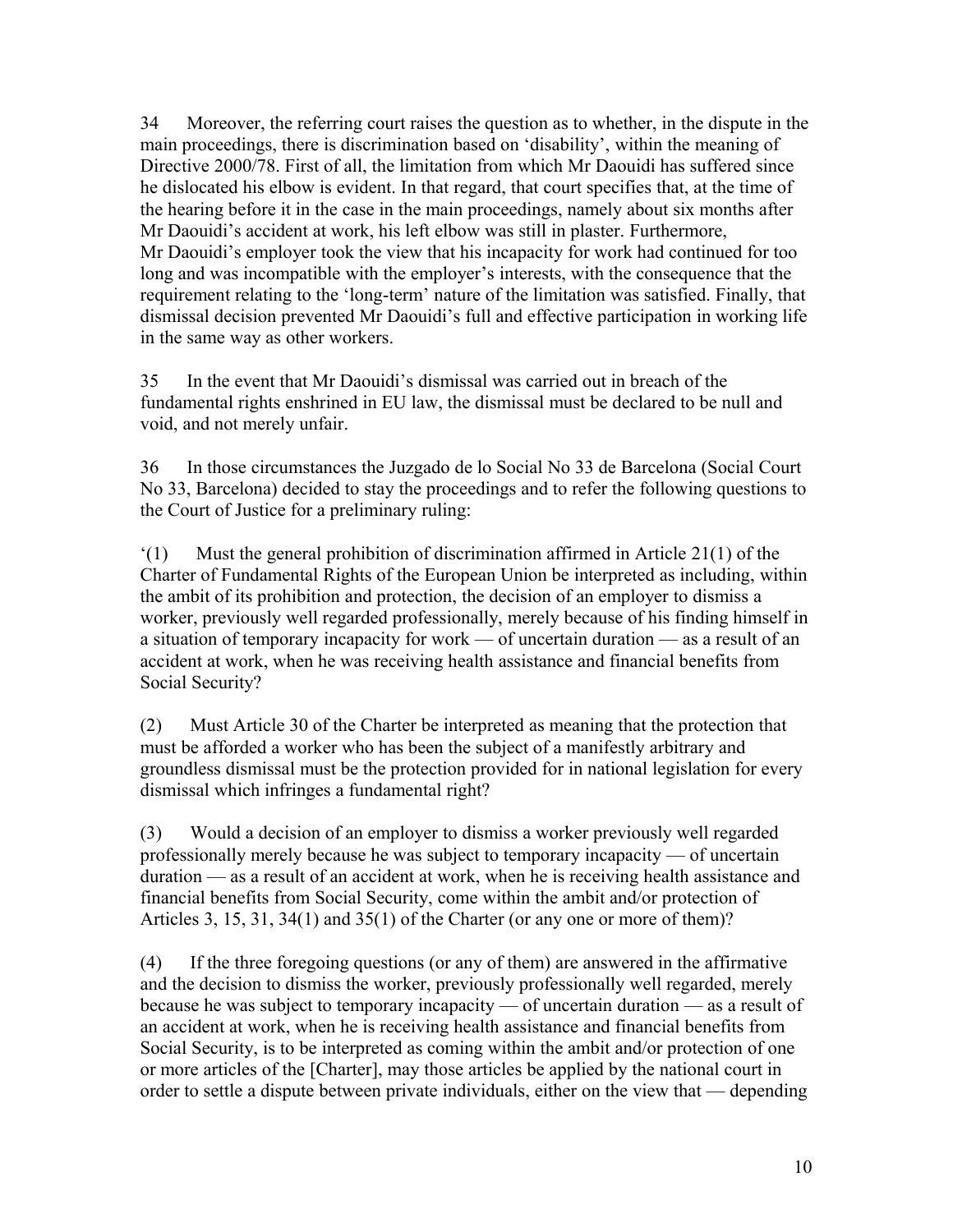on whether a "right" or "principle" is at issue — that they enjoy horizontal effect or by virtue of application of the "principle that national law is to be interpreted in conformity with an EU directive"?

(5) If the four foregoing questions should be answered in the negative, would the decision of an employer to dismiss a worker, previously well regarded professionally, merely because he was subject to temporary incapacity — of uncertain duration — by reason of an accident at work, be caught by the term "direct discrimination on grounds of disability" as one of the grounds of discrimination envisaged in Articles 1, 2 and 3 of Directive 2000/78?'

# **The fifth question referred**

37 By its fifth question, which it is appropriate to examine first, the referring court asks, in essence, whether Directive 2000/78 must be interpreted as meaning that the fact that a person finds himself or herself temporarily unable to work, as defined in national law, for an indeterminate period of time by reason of an accident at work implies, by itself, that the limitation of that person's capacity can be defined as 'long-term', within the meaning of 'disability' under that directive.

38 As a preliminary point, it should be recalled that the purpose of Directive 2000/78, as stated in Article 1 thereof, is to lay down a general framework for combating discrimination, as regards employment and occupation, on any of the grounds referred to in that article, which include disability. In accordance with Article 3(1)(c) of that directive, the latter applies, within the limits of the areas of competence conferred on the European Union, to all persons, in both the public and private sectors, in relation to, inter alia, the conditions governing dismissal.

39 In the present case, the referring court seeks to determine whether the condition of Mr Daouidi, who was dismissed while temporarily unable to work, as defined in national law, for an indeterminate period of time, is covered by the notion of 'disability' within the meaning of that directive.

40 In that regard, it must be recalled that the European Union approved the UN Convention by way of Decision 2010/48. Consequently, the provisions of that convention are thus, from the time of its entry into force, an integral part of the EU legal order (see judgment of 18 March 2014, *Z.*, C-363/12, EU:C:2014:159, paragraph 73 and the caselaw cited). Moreover, according to the appendix to Annex II to that decision, which concerns independent living and social inclusion, work and employment, Directive 2000/78 is one of the EU acts relating to matters governed by that convention.

41 It follows that that convention may be relied on for the purposes of interpreting that directive, which must, as far as possible, be interpreted in a manner that is consistent with that convention (see judgments of 11 April 2013, *HK Danmark*, C-335/11 and C-337/11, EU:C:2013:222, paragraph 32, and of 18 March 2014, *Z.*, C-363/12, EU:C:2014:159, paragraph 75).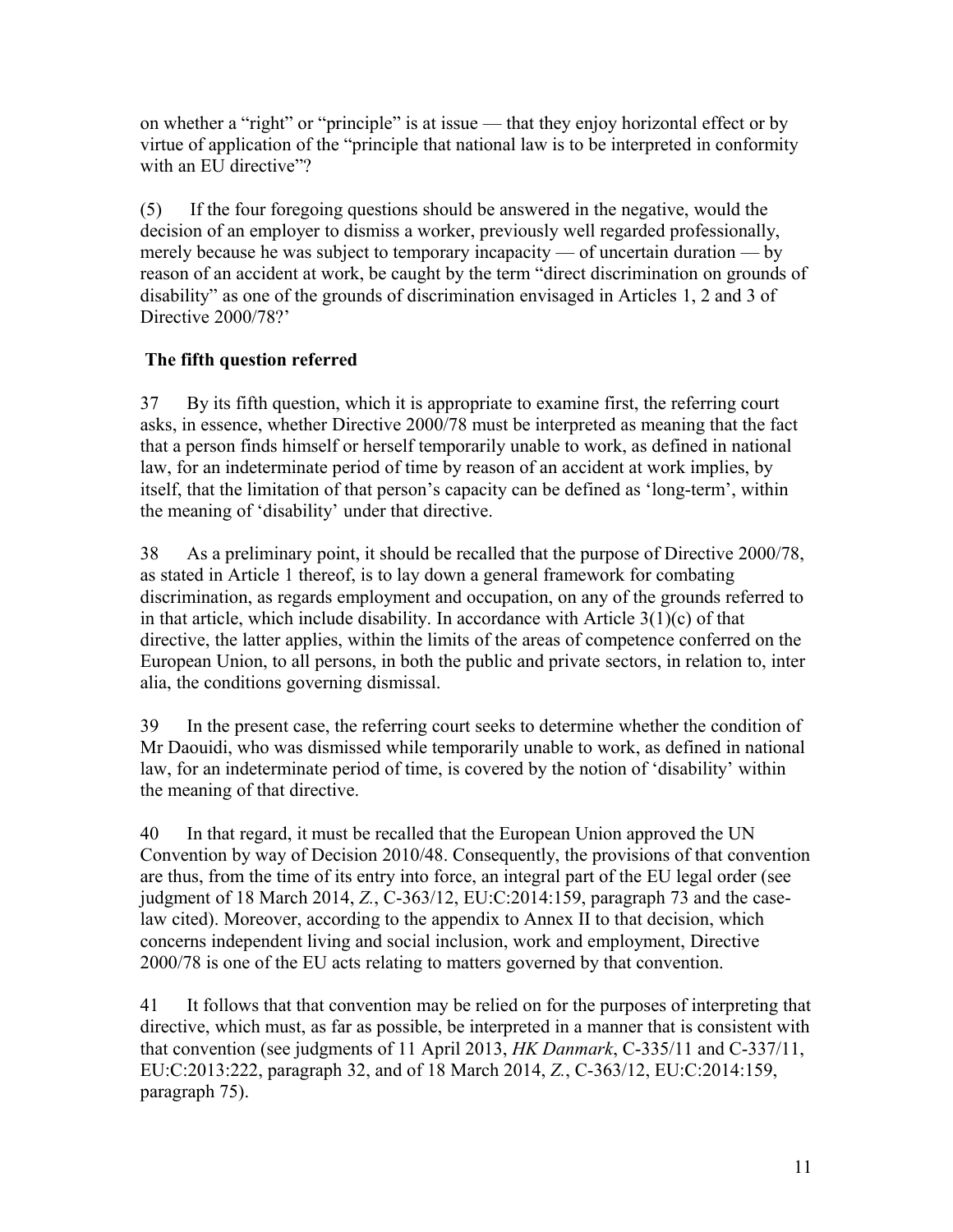42 It is for that reason that, following the ratification by the EU of the UN Convention, the Court took the view that the concept of 'disability' within the meaning of Directive 2000/78 must be understood as referring to a limitation which results in particular from long-term physical, mental or psychological impairments which, in interaction with various barriers, may hinder the full and effective participation of the person concerned in professional life on an equal basis with other workers (see judgments of 11 April 2013, *HK Danmark*, C-335/11 and C-337/11, EU:C:2013:222, paragraph 38; of 18 March 2014, *Z.*, C-363/12, EU:C:2014:159, paragraph 76; and of 18 December 2014, *FOA*, C-354/13, EU:C:2014:2463, paragraph 53).

43 Consequently, the expression 'persons with disabilities' used in Article 5 of that directive must be interpreted as encompassing all persons suffering from a disability corresponding to the definition set out in the preceding paragraph (judgment of 4 July 2013, *Commission* v *Italy*, C-312/11, not published, EU:C:2013:446, paragraph 57).

44 It must be added that the directive covers, inter alia, disabilities caused by an accident (see, to that effect, judgment of 11 April 2013, *HK Danmark*, C-335/11 and C-337/11, EU:C:2013:222, paragraph 40).

45 Therefore, if an accident entails a limitation resulting in particular from long-term physical, mental or psychological impairments which, in interaction with various barriers, may hinder the full and effective participation of the person concerned in professional life on an equal basis with other workers, and if that limitation is long-term, it may come within the concept of 'disability' within the meaning of Directive 2000/78 (see, by analogy, judgment of 11 April 2013, *HK Danmark*, C-335/11 and C-337/11, EU:C:2013:222, paragraph 41).

46 In the present case, it is clear from the order for reference that Mr Daouidi was the victim of an accident at work and that he dislocated his left elbow, which had to be put in plaster. It is necessary to find that, in principle, such a physical state is reversible.

47 The referring court specifies that, at the time of the hearing before it in the case in the main proceedings, that is to say, six months after that accident at work, Mr Daouidi's elbow was still in plaster and that he was therefore not in a position to carry out his professional activity.

48 In those circumstances, it is common ground that Mr Daouidi suffered from a limitation to his capacity resulting from physical injury. Therefore, in order to determine whether Mr Daouidi may be considered to be a 'person with a disability' for the purposes of Directive 2000/78 and therefore come within the scope of that directive, it is necessary to assess whether that limitation to his capacity, which in interaction with various barriers may hinder the full and effective participation of the person concerned in professional life on an equal basis with other workers, is 'long-term' within the meaning of the case-law cited in paragraph 42 above.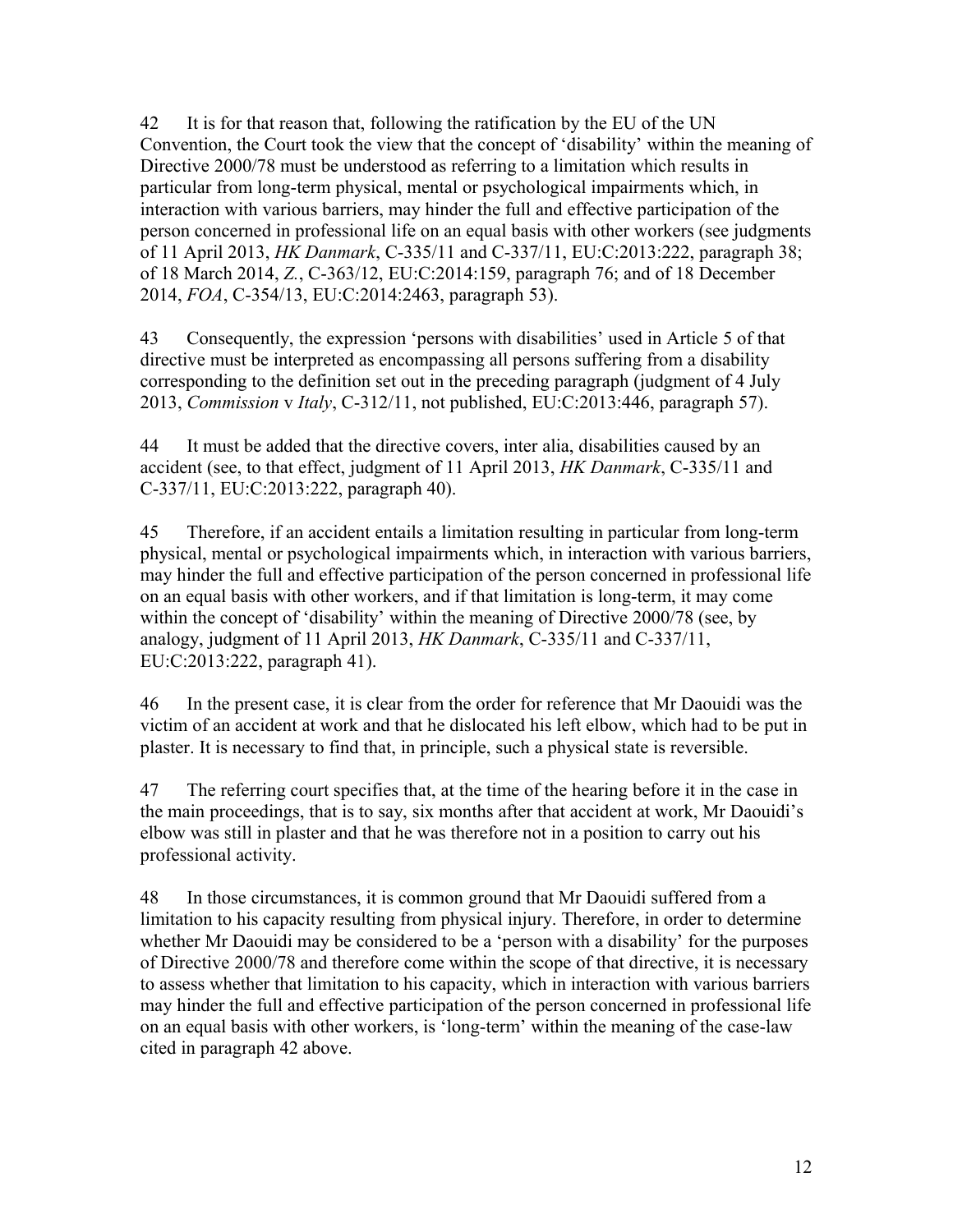49 The UN Convention does not define 'long-term' as regards a physical, mental, intellectual or sensory impairment. Directive 2000/78 does not define 'disability', nor does it clarify the concept of a 'long-term' limitation of a person's capacity for the purposes of that concept.

50 According to settled case-law, the need for a uniform application of EU law and the principle of equality require that the terms of a provision of EU law which makes no express reference to the law of the Member States for the purpose of determining its meaning and scope must normally be given an autonomous and uniform interpretation throughout the European Union, which must take into account the context of that provision and the objective pursued by the legislation in question (see, inter alia, judgments of 18 January 1984, *Ekro*, 327/82, EU:C:1984:11, paragraph 11, and of 16 June 2016, *Pebros Servizi*, C-511/14, EU:C:2016:448, paragraph 36).

51 In the absence of such an express reference to the law of the Member States, the concept of a 'long-term' limitation of a person's capacity, within the meaning of the concept of 'disability' referred to by Directive 2000/78, must therefore be given an autonomous and uniform interpretation.

52 It follows that the fact that Mr Daouidi comes under the legal arrangements as being 'temporarily' unable to work, within the meaning of Spanish law, is not such as to preclude the limitation of his capacity from being classified as 'long-term' within the meaning of Directive 2000/78, read in the light of the UN Convention.

53 Moreover, the 'long-term' nature of the limitation must be assessed in relation to the condition of incapacity, as such, of the person concerned at the time of the alleged discriminatory act adopted against him (see, to that effect, judgment of 11 July 2006, *Chacón Navas*, C-13/05, EU:C:2006:456, paragraph 29).

54 With regard to the notion of the 'long-term' nature of a limitation in the context of Article 1 of Directive 2000/78 and of the objective pursued by that directive, it must be recalled that, according to the case-law of the Court, the importance which the EU legislature attaches to measures for adapting the workplace to the disability demonstrates that it envisaged situations in which participation in professional life is hindered over a long period of time (see judgment of 11 July 2006, *Chacón Navas*, C-13/05, EU:C:2006:456, paragraph 45).

55 It is for the referring court to determine whether the limitation of the capacity of the person concerned is or is not 'long-term', as such an assessment is, first and foremost, factual in nature.

56 The evidence which makes it possible to find that a limitation is 'long-term' includes the fact that, at the time of the allegedly discriminatory act, the incapacity of the person concerned does not display a clearly defined prognosis as regards short-term progress or, as the Advocate General has, in essence, noted in point 47 of his Opinion, the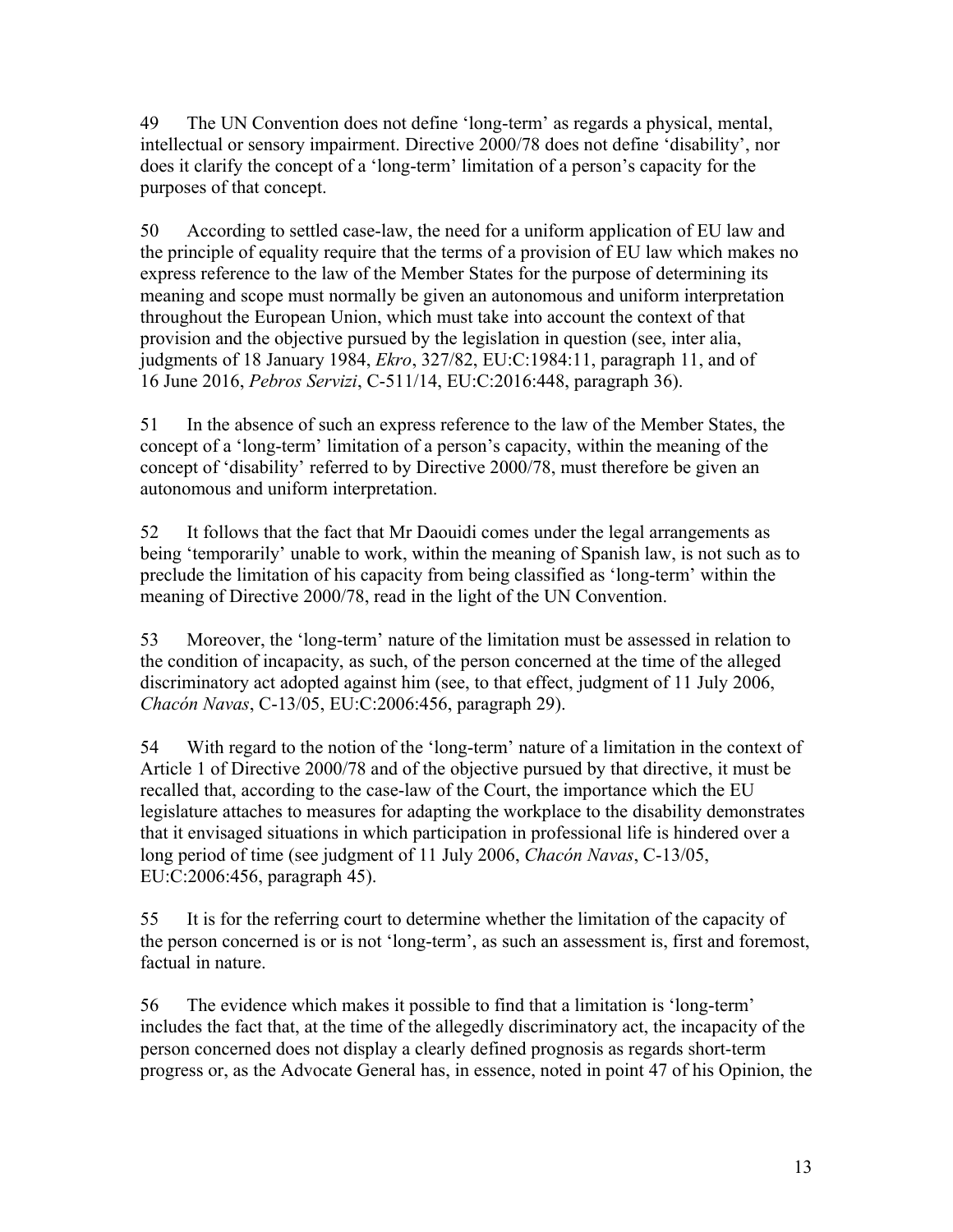fact that that incapacity is likely to be significantly prolonged before that person has recovered.

57 In the context of the verification of the 'long-term' nature of the limitation of capacity of the person concerned, the referring court must base its decision on all of the objective evidence before it, in particular on documents and certificates relating to that person's condition, established on the basis of current medical and scientific knowledge and data.

58 In the event that the referring court should conclude that the limitation of Mr Daouidi's capacity is 'long-term', it is necessary to recall that unfavourable treatment on grounds of disability undermines the protection provided for by Directive 2000/78 only in so far as it constitutes discrimination within the meaning of Article 2(1) of that directive (see judgments of 11 July 2006, *Chacón Navas*, C-13/05, EU:C:2006:456, paragraph 48, and of 11 April 2013, *HK Danmark*, C-335/11 and C-337/11, EU:C:2013:222, paragraph 71).

59 In light of the foregoing, the answer to the fifth question is that Directive 2000/78 must be interpreted as meaning that:

– the fact that the person concerned finds himself or herself in a situation of temporary incapacity for work, as defined in national law, for an indeterminate amount of time, as the result of an accident at work, does not mean, in itself, that the limitation of that person's capacity can be classified as being 'long-term', within the meaning of the definition of 'disability' laid down by that directive, read in the light of the UN Convention;

– the evidence which makes it possible to find that such a limitation is 'long-term' includes the fact that, at the time of the allegedly discriminatory act, the incapacity of the person concerned does not display a clearly defined prognosis as regards short-term progress or the fact that that incapacity is likely to be significantly prolonged before that person has recovered; and

– in the context of the verification of that 'long-term' nature, the referring court must base its decision on all of the objective evidence in its possession, in particular on documents and certificates relating to that person's condition, established on the basis of current medical and scientific knowledge and data.

## **The other four questions referred**

60 By its first four questions, which it is appropriate to examine together and secondly, the referring court essentially seeks an interpretation of Articles 3, 15, 21(1), 30, 31, 34(1) and 35 of the Charter in a situation such as that at issue in the main proceedings.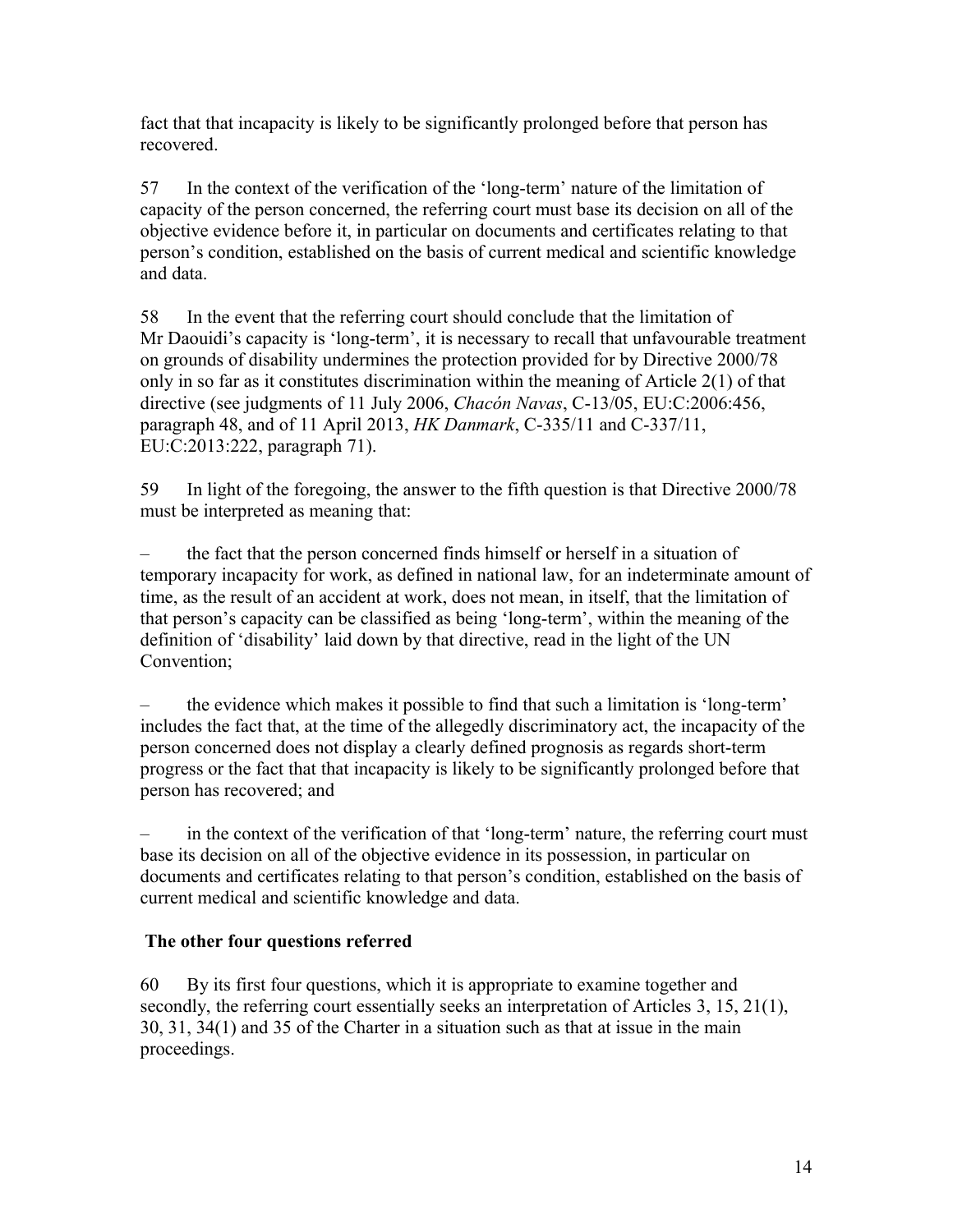61 In this regard, it must be recalled that, according to settled case-law, in the context of a reference for a preliminary ruling under Article 267 TFEU, the Court may interpret EU law only within the limits of the powers conferred on it (judgment of 27 March 2014, *Torralbo Marcos*, C-265/13, EU:C:2014:187, paragraph 27, and order of 25 February 2016, *Aiudapds*, C-520/15, not published, EU:C:2016:124, paragraph 18).

62 With regard to the Charter, Article  $51(1)$  thereof states that the provisions of the Charter are addressed to the Member States only when they are implementing EU law. Article 6(1) TEU and Article 51(2) of the Charter provide that the provisions of the Charter do not extend the scope of EU law beyond the powers of the EU as defined in the Treaties.

63 As is apparent from the Court's settled case-law, where a legal situation does not come within the scope of EU law, the Court does not have jurisdiction to rule on it and any provisions of the Charter relied upon cannot, of themselves, form the basis for such jurisdiction (see judgment of 26 February 2013, *Åkerberg Fransson*, C-617/10, EU:C:2013:105, paragraph 22, and order of 25 February 2016, *Aiudapds*, C-520/15, not published, EU:C:2016:124, paragraph 20).

64 In that regard, it must be held that, at the present stage of the main proceedings, it has not been established that the situation at issue comes within the scope of a provision of EU law other than those set out in the Charter.

65 With regard, in particular, to Directive 2000/78, and as has been stated in the answer to the fifth question, the fact that a person finds himself or herself in a situation of temporary incapacity for work, as defined in national law, for an indeterminate period of time by reason of an accident at work, does not, by itself, mean that the limitation suffered by that person may be classified as 'long-term', within the meaning of the notion of 'disability' referred to by Directive 2000/78.

66 Furthermore, the order for reference does not contain, inter alia, any prognosis as regards the potential recovery, full or otherwise, of Mr Daouidi, or any information on the possible after-effects or consequences that this accident will have on the performance of the tasks for which he was recruited.

67 Therefore, as pointed out by the Advocate General in point 52 of his Opinion, since the application of Directive 2000/78 to the case in the main proceedings is linked to the assessment by the referring court to be carried out following the present judgment of the Court, it is not necessary, at the present stage of the proceedings, to find that the situation at issue in the main proceedings comes within the scope of EU law (see, to that effect, judgment of 27 March 2014, *Torralbo Marcos*, C-265/13, EU:C:2014:187, paragraph 40).

68 In those circumstances, it must be held that the Court does not have jurisdiction to answer the first four questions.